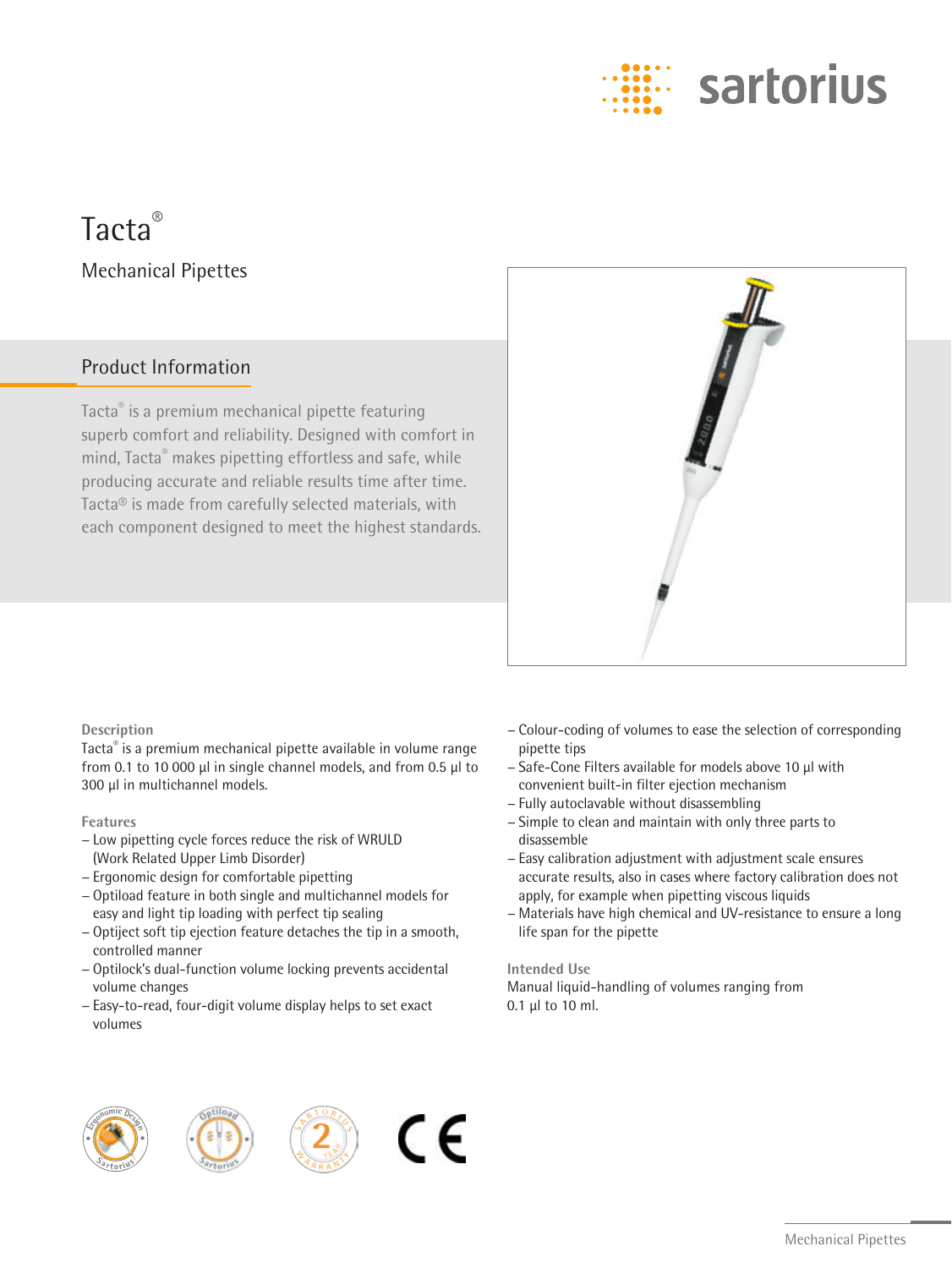### Technical Data

#### **Technical Specifications**

| Weight              | 79 g (1-ch, 1000 µl)<br>138 g (8-ch, 300 µl)                                                                                                                  | Stand options                                  | Carousel Stand for 6 pipettes<br>Linear Stand                                                                                                                                       |  |  |
|---------------------|---------------------------------------------------------------------------------------------------------------------------------------------------------------|------------------------------------------------|-------------------------------------------------------------------------------------------------------------------------------------------------------------------------------------|--|--|
| Length              | 225 mm (1-ch, 1000 µl)<br>240 mm (8-ch, 300 µl)                                                                                                               |                                                | Pipette Holder for one pipette<br>(included in the pipette package)                                                                                                                 |  |  |
| Autoclavability     | Fully autoclavable                                                                                                                                            | Safe-Cone Filter ejector                       | Built-in ejector                                                                                                                                                                    |  |  |
|                     | (121°C, 20 min, 1 bar/100 kPa)                                                                                                                                | Limitations                                    | The accuracy and precision values<br>are valid under the controlled<br>conditions described in ISO 8655.<br>Test temperature: +15°C to<br>+30°C +/-0.5°C<br>Relative humidity: >50% |  |  |
| UV-resistance       | UV resictance: Tacta® pipettes are<br>made of UV-resistant materials.<br>Sartorius pipettes tolerate<br>temporary exposure to UV<br>radiation. Take note that |                                                |                                                                                                                                                                                     |  |  |
|                     | prolonged or frequent exposure<br>to UV radiation may cause<br>yellowing and brittling of the<br>pipette.                                                     | Instrument use<br>outside +20 $°C$ to +25 $°C$ | When using instruments outside<br>this temperature range, the cor-<br>rection factor for water density<br>(Z-value µl/mg) must be used.                                             |  |  |
| Pipetting principle | Air displacement                                                                                                                                              | Transportation conditions                      | Temperature: -50°C to +50°C<br>Humidity: 10-90%<br>Shocks: $<$ 10 G                                                                                                                 |  |  |
| Pipetting modes     | Pipetting (P)<br>Reverse pipetting (rP)                                                                                                                       |                                                |                                                                                                                                                                                     |  |  |
|                     | Post-delivery mixing                                                                                                                                          | Long-term storage conditions                   | Temperature: -20°C to +40°C<br>Humidity: 10-60%                                                                                                                                     |  |  |
|                     |                                                                                                                                                               | Warranty                                       | 2 years                                                                                                                                                                             |  |  |

### **Volume Adjustment**

The calibration of Tacta® is based on ISO 8655-6: gravimetric test method for volumetric instruments. It has been factory-checked using the forward-pipetting technique and certified according to ISO 3696 at 22°C using grade-3 distilled water.

The pipette calibration should be adjusted when necessary, for example when reverse pipetting, when pipetting liquids other than water, when using the pipette at high altitudes, or when the geometry of the tip you use clearly differs from standard tip geometry.

For accurate adjustment results, please refer to the table below.

### **Volume Adjustment**

| Model $[\mu]$ | <b>Channels</b> | Increment [µ] | $-45$   | $-10$   | -5      | $-1$     | $\bf{0}$       |       | 5    | 10             | 45   |
|---------------|-----------------|---------------|---------|---------|---------|----------|----------------|-------|------|----------------|------|
| $0.1 - 3$     |                 | 0.002         | $-0.09$ | $-0.02$ | $-0.01$ | $-0.002$ | $\Omega$       | 0.002 | 0.01 | 0.02           | 0.09 |
| $0.5 - 10$    |                 | 0.01          | $-0.45$ | $-0.1$  | $-0.05$ | $-0.01$  | $\overline{0}$ | 0.01  | 0.05 | 0.1            | 0.45 |
| $2 - 20$      |                 | 0.02          | $-0.9$  | $-0.2$  | $-0.1$  | $-0.02$  | $\overline{0}$ | 0.02  | 0.1  | 0.2            | 0.9  |
| $10 - 100$    |                 | 0.1           | $-4.5$  | $-1$    | $-0.5$  | $-0.1$   | $\overline{0}$ | 0.1   | 0.5  |                | 4.5  |
| $20 - 200$    |                 | 0.2           | $-9$    | $-2$    | $-1$    | $-0.2$   | $\overline{0}$ | 0.2   |      | $\overline{2}$ | 9    |
| $100 - 1000$  | 1               |               | $-45$   | $-10$   | $-5$    | $-1$     | $\mathbf{0}$   |       | 5    | 10             | 45   |
| 500-5000      |                 | 5             | $-225$  | $-50$   | $-25$   | $-5$     | $\overline{0}$ | 5     | 25   | 50             | 225  |
| 1000-10000    |                 | 10            | $-450$  | $-100$  | $-50$   | $-10$    | $\overline{0}$ | 10    | 50   | 100            | 450  |
| $0.5 - 10$    | 8 & 12          | 0.01          | $-0.45$ | $-0.1$  | $-0.05$ | $-0.01$  | $\overline{0}$ | 0.01  | 0.05 | 0.1            | 0.45 |
| $5 - 100$     | 8 & 12          | 0.1           | $-4.5$  | $-1$    | $-0.5$  | $-0.1$   | $\overline{0}$ | 0.1   | 0.5  |                | 4.5  |
| $30 - 300$    | 8 & 12          | 0.2           | $-9$    | $-2$    | $-1$    | $-0.2$   | $\overline{0}$ | 0.2   |      | 2              | 9    |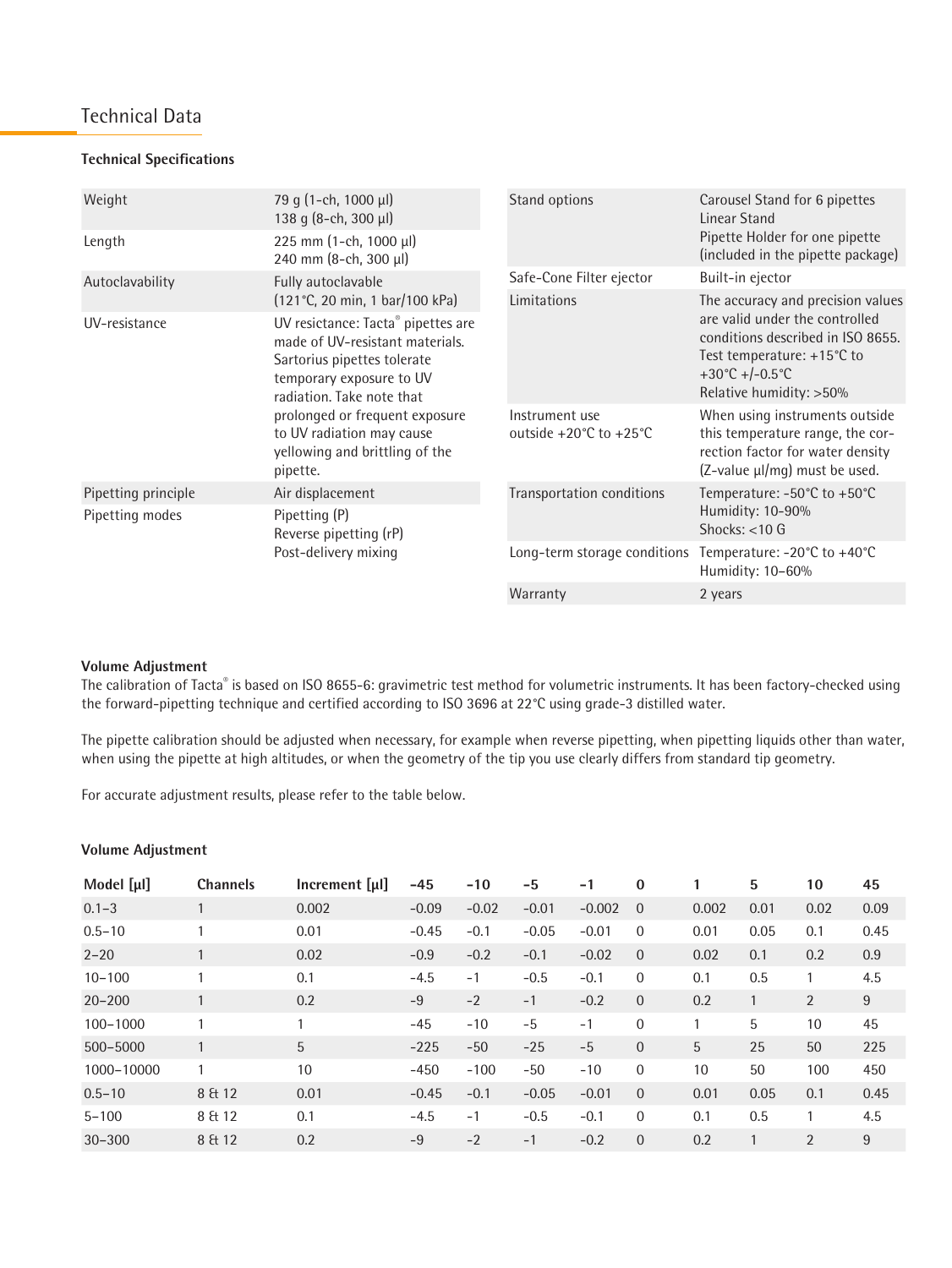### Ordering Information

| Tacta®<br><b>Order Code</b> | <b>Channels</b>                         | <b>Volume Range</b> | Increment | <b>Test Volume</b>           | Systematic Error <sup>N</sup><br>Limit ± |                         | Random Error <sup>N</sup><br>Limit |                                 |
|-----------------------------|-----------------------------------------|---------------------|-----------|------------------------------|------------------------------------------|-------------------------|------------------------------------|---------------------------------|
|                             |                                         | $(\mu I)$           | $(\mu I)$ | $(\mu I)$                    | (0/0)                                    | $(\mu I)$               | (%)                                | $(\mu I)$                       |
| LH-729010                   | $\mathbf{1}$                            | $0.1 - 3$           | 0.002     | $\mathfrak{Z}$<br>1.5<br>0.3 | 1.4<br>2.6<br>$10.0\,$                   | 0.042<br>0.039<br>0.030 | $0.8\,$<br>1.6<br>$6.0\,$          | 0.024<br>0.024<br>0.018         |
| LH-729020                   | $\mathbf{1}$<br>$\bullet$               | $0.5 - 10$          | 0.01      | $10$<br>5<br>$\mathbf{1}$    | 1.0<br>1.5<br>3.0                        | 0.100<br>0.075<br>0.030 | 0.6<br>$1.0\,$<br>2.0              | 0.060<br>0.050<br>0.020         |
| LH-729030                   | $\mathbf{1}$<br>$\bullet$               | $2 - 20$            | 0.02      | 20<br>$10$<br>$\overline{2}$ | $1.0$<br>1.4<br>4.0                      | 0.200<br>0.140<br>0.080 | 0.5<br>$0.9\,$<br>$3.0\,$          | 0.100<br>0.090<br>0.060         |
| LH-729050                   | $\mathbf{1}$<br>$\bullet$               | $10 - 100$          | 0.10      | 100<br>50<br>10              | 0.8<br>$1.0$<br>3.0                      | 0.80<br>0.50<br>0.30    | 0.2<br>0.4<br>$1.0\,$              | 0.20<br>0.20<br>0.10            |
| LH-729060                   | $\mathbf{1}$<br>$\bullet$               | $20 - 200$          | 0.20      | 200<br>100<br>$20\,$         | 0.6<br>0.8<br>2.3                        | 1.20<br>0.80<br>0.46    | 0.2<br>0.3<br>$0.9\,$              | 0.40<br>0.30<br>0.18            |
| LH-729070                   | $\mathbf{1}$                            | $100 - 1,000$       | 1.00      | 1,000<br>500<br>100          | 0.7<br>0.8<br>2.5                        | $7.0\,$<br>4.0<br>2.5   | 0.2<br>0.2<br>$0.6\,$              | 2.0<br>1.0<br>0.6               |
| LH-729080                   | $\mathbf{1}$                            | $500 - 5,000$       | 10.0      | 5,000<br>2,500<br>500        | $0.6\,$<br>0.7<br>2.4                    | 30<br>17.5<br>12        | 0.2<br>$0.3\,$<br>$0.6\,$          | $10\,$<br>7.5<br>$\mathfrak{Z}$ |
| LH-729090                   | $\mathbf{1}$                            | $1,000 - 10,000$    | 20.0      | 1,0000<br>5,000<br>1,000     | 0.6<br>1.2<br>3.0                        | 60<br>60<br>$30\,$      | 0.2<br>0.3<br>$0.6\,$              | 20<br>15<br>$6\phantom{a}$      |
| LH-729120<br>LH-729220      | $\, 8$<br>$\qquad \qquad \bullet$<br>12 | $0.5 - 10$          | 0.01      | $10\,$<br>5<br>$\mathbf{1}$  | 1.5<br>2.5<br>5.5                        | 0.150<br>0.125<br>0.055 | $1.0\,$<br>2.0<br>4.0              | 0.100<br>0.100<br>0.040         |
| LH-729130<br>LH-729230      | $\, 8$<br>$\bullet$<br>12               | $5 - 100$           | 0.10      | 100<br>50<br>10              | 0.9<br>1.2<br>4.0                        | 0.90<br>0.60<br>0.40    | 0.4<br>0.7<br>2.0                  | 0.40<br>0.35<br>0.20            |
| LH-729140<br>LH-729240      | $\, 8$<br>$\bullet$<br>12               | $30 - 300$          | 0.20      | 300<br>150<br>30             | $0.6\,$<br>$1.0\,$<br>2.5                | 1.80<br>1.50<br>0.75    | 0.25<br>$0.5\,$<br>$1.0\,$         | 0.75<br>0.75<br>0.30            |

N Note: The listed systematic and random error values can be achieved only under strictly controlled conditions during type tests per ISO 8655. Due to the continuous product development by Sartorius, the systematic and random error values are subject to change without prior notice.